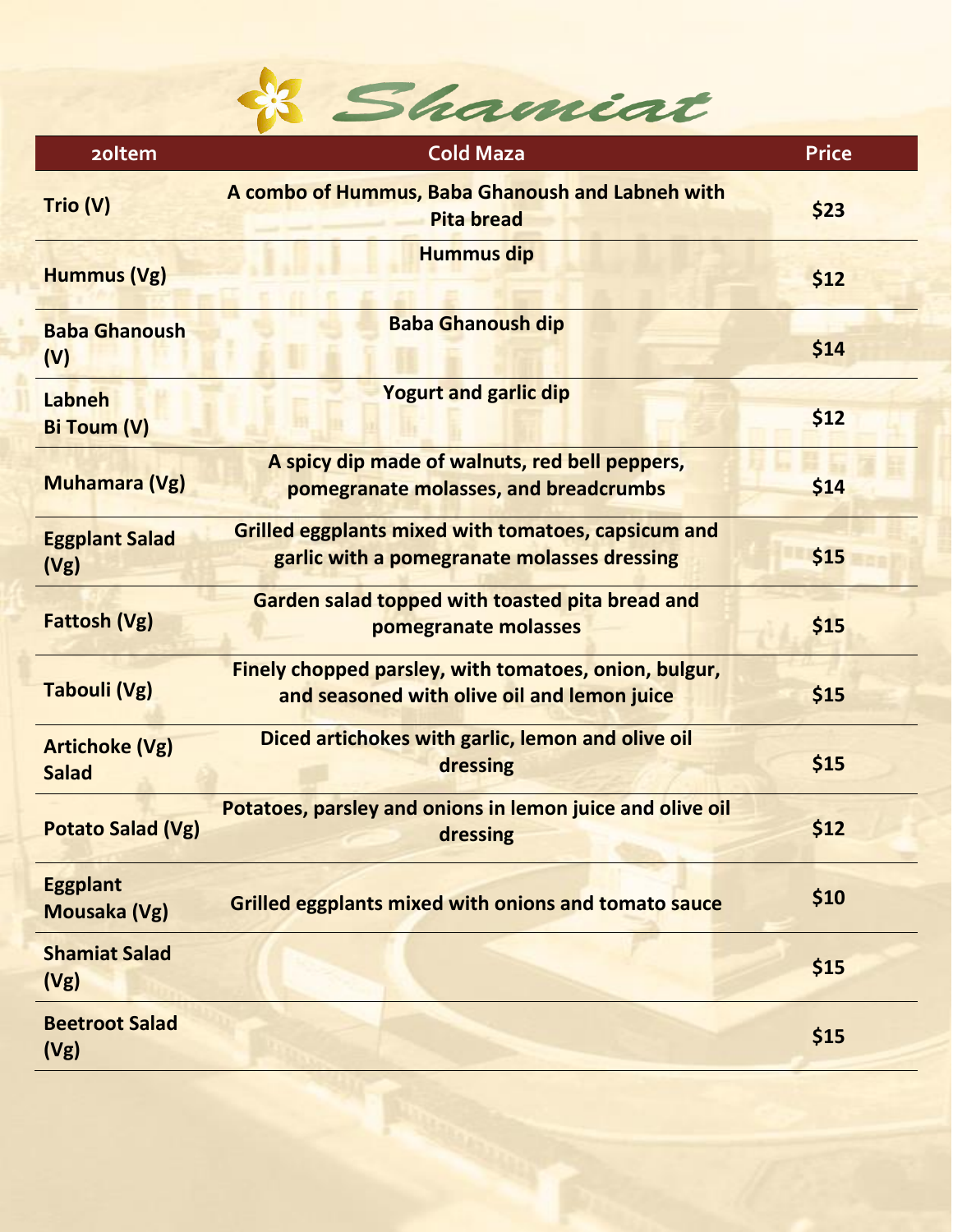

| <b>Item</b>                                | <b>Hot Maza</b>                                                                             | <b>Price</b>             |
|--------------------------------------------|---------------------------------------------------------------------------------------------|--------------------------|
| <b>Sambousek</b>                           | Choice of meat, cheese (V), spinach (Vg) or spinach and<br>cheese (V)<br>(4pc)              | \$12                     |
| <b>Fried Kibbeh</b>                        | Lamb stuffed bulgur dumplings with a side of tzatziki<br>(4pc)                              | \$15                     |
| <b>Fried veggie</b><br><b>Kibbeh (Vg)</b>  | <b>Bulgur dumplings stuffed with chard, spinach, chickpeas</b><br>and roasted nuts<br>(4pc) | \$13                     |
| <b>Makanek</b>                             | <b>Spicy Syrian sausages with pomegranate molasses</b><br>(5pc)                             | \$13                     |
| <b>Vine Leaves (Vg)</b>                    | Vine leaves wrapped rice with veggies in olive oil and<br>lemon juice<br>(5pc)              | \$12                     |
| <b>Potato with</b><br><b>Kizbarah (Vg)</b> | Diced potatoes with coriander in lemon juice, olive oil<br>and garlic                       | \$13                     |
| <b>Hot chips</b>                           | Choice of either chicken (V) or table salt (Vg), and a side<br>of tomato sauce              | Medium \$9<br>Large \$11 |
| <b>Cabbage Rolls</b><br>(Vg)               | Cabbage leaves wrapped rice with veggies in olive oil<br>and lemon juice<br>(5pc)           | \$12                     |
| <b>Grilled halloumi</b>                    |                                                                                             | \$15                     |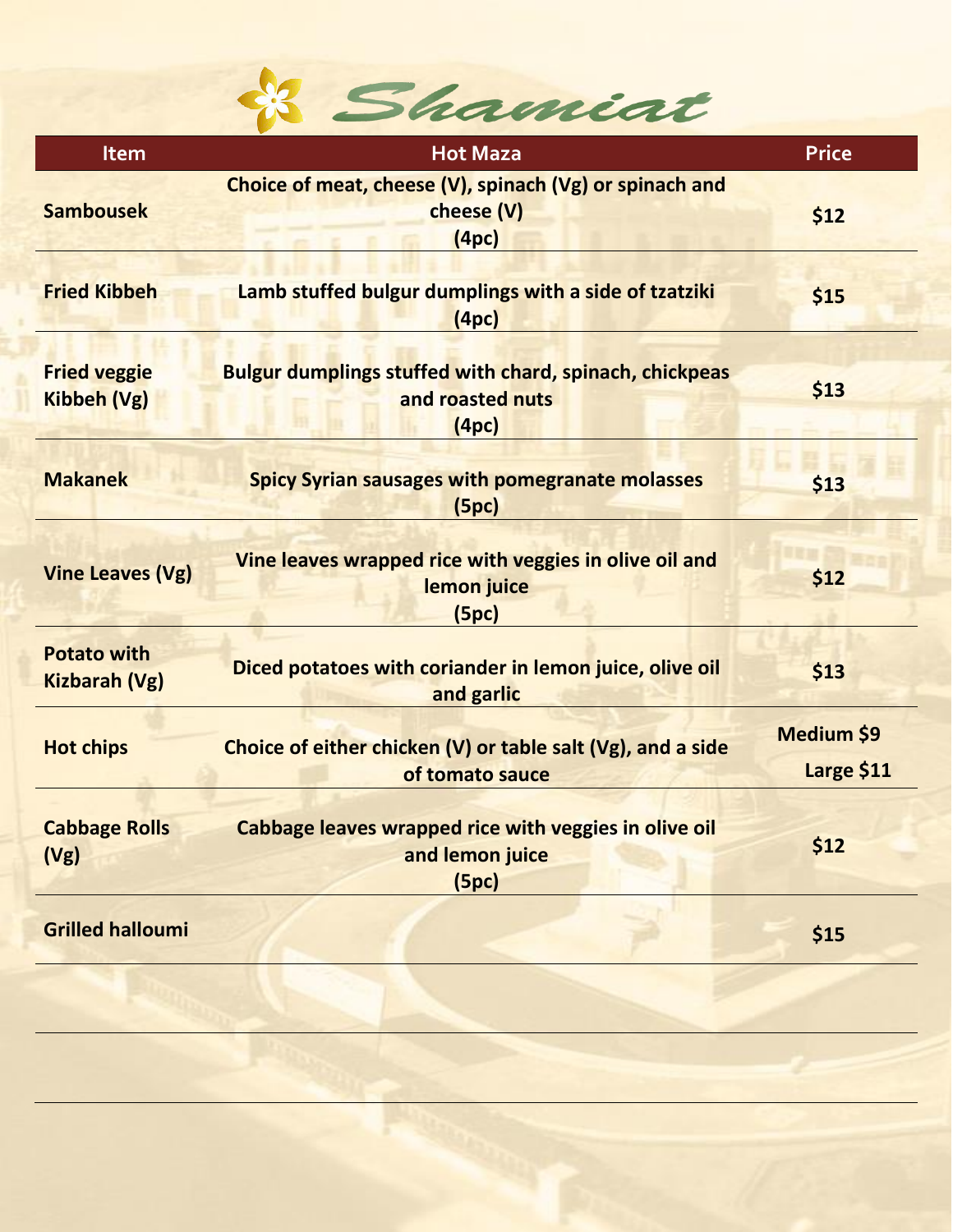

| <b>Item</b>                          | <b>Mains</b>                                                                                        | <b>Price</b> |
|--------------------------------------|-----------------------------------------------------------------------------------------------------|--------------|
| <b>Falafel Plate (Vg)</b>            | 8 falafels with a side of vegetables and pickles                                                    | \$18         |
| <b>Fatteh (V)</b>                    | Square-cut fried pita covered in tahini sauce and<br>chickpeas                                      | \$15         |
| <b>Foul Tahini (V)</b>               | Foul beans in tahini and yogurt sauce topped in with<br>roasted nuts and olive oil                  | \$15         |
| <b>Foul Mudammas</b><br>(Vg)         | Foul beans in a sauce of lemon juice, olive oil and garlic,<br>mixed with various veggies           | \$15         |
| <b>Mujadara (Vg)</b>                 | Lentils with rice, topped with caramelized onions                                                   | \$18         |
| <b>Vegan Plate (Vg)</b>              | A plate of 5 falafels, hummus, 3 vine leaves, 2 spinach<br>sambouseks, pickles and fresh vegetables | \$20         |
| <b>Green beans</b><br>with rice (Vg) | Tomato sauce cooked green beans with rice                                                           | \$23         |
| <b>Kibbeh Labanieh</b>               | Fried kibbeh cooked in a yogurt stew with garlic and<br>mint, with rice                             | \$25         |
| <b>Shish barak</b>                   | Lamb dumplings cooked in yogurt stew with kizbara and<br>garlic, with rice                          | \$25         |
| <b>Lamb Fillet</b><br>skewers        | 3 Grilled lamb fillet skewers with rice, salad and<br>hummus                                        | \$30         |
| <b>Lamb Kebab</b>                    | 3 Grilled minced lamb skewers with rice, salad and<br>hummus                                        | \$28         |
| <b>Chicken Skewers</b>               | 3 Grilled chicken breast cutlets skewers with rice, salad<br>and hummus                             | \$28         |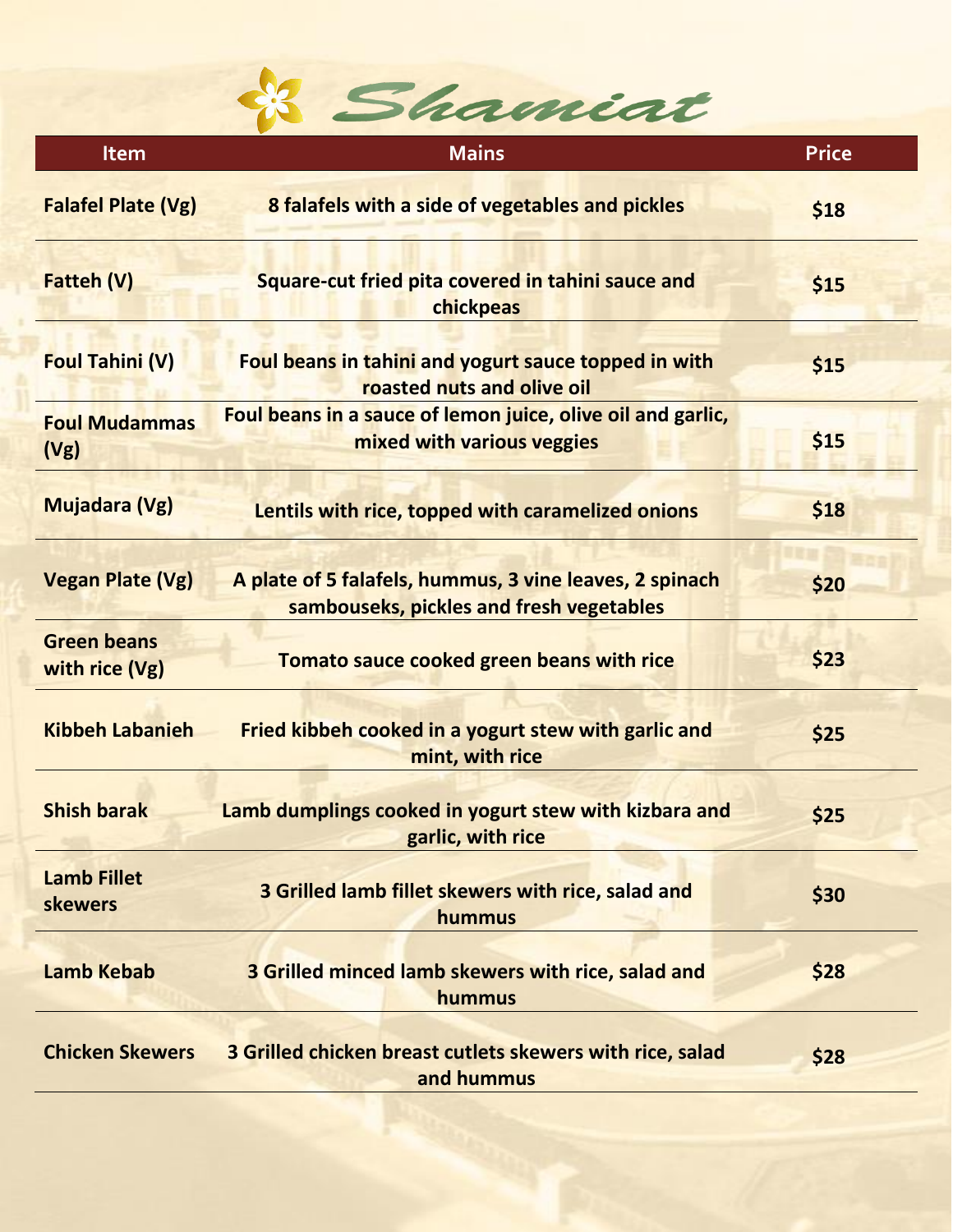

| <b>Lamb Shank</b>    | Lamb shank with a side of rice                           | \$28 |
|----------------------|----------------------------------------------------------|------|
| <b>Mixed Skewers</b> | with a side of rice                                      | \$28 |
| <b>Half chicken</b>  | 1/2 chicken cooked in tomato sauce with a side of rice   | \$23 |
| <b>Kibbeh Sagiah</b> | 1 Fried kibbeh disk with a side of salad and tzatziki    | \$15 |
| <b>Kibbeh Nayyeh</b> | <b>Minced raw lamb mixed with fine bulgur and spices</b> | \$33 |
| <b>HSP</b>           |                                                          | \$25 |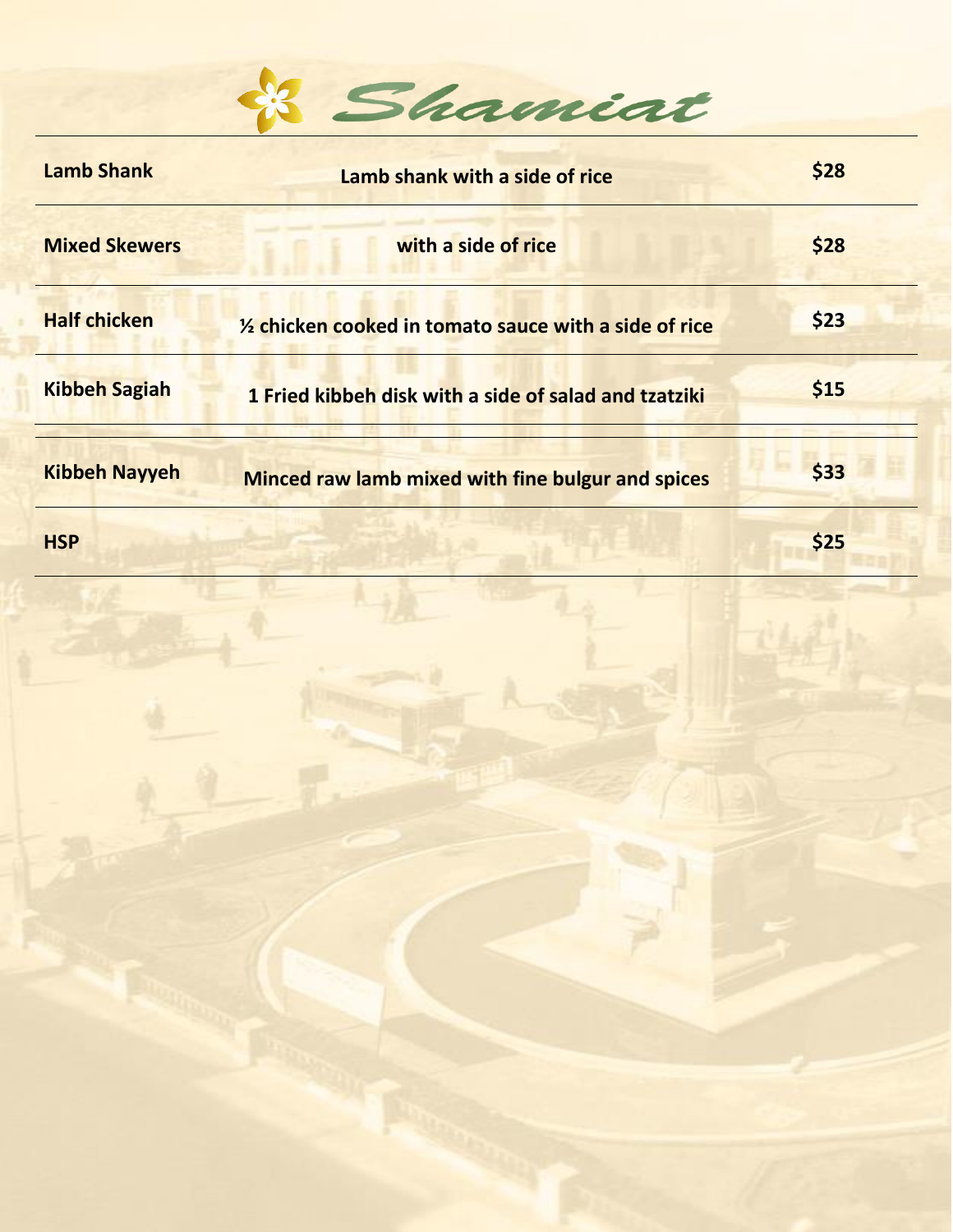

| 2Item                                  | <b>Wraps</b>                                                                              | <b>Price</b> |
|----------------------------------------|-------------------------------------------------------------------------------------------|--------------|
| Falafel (Vg)                           | 5 falafels with fresh veggies, tahini and hummus                                          | \$12         |
| Veggie (Vg)                            | <b>Fresh veggies, chips, baked eggplants and fried</b><br><b>Colliflower, with hummus</b> | \$12         |
| <b>Kebab</b>                           | 2 grilled kebab skewers with fresh veggies, pickles,<br>onions and hummus                 | \$14         |
| Chicken                                | 2 grilled kebab skewers with fresh veggies, pickles and<br>garlic aioli                   | \$14         |
| <b>Shamiat Sujuk</b>                   | <b>Toasted spicy Syrian sausage with pickles</b>                                          | \$13         |
| Spinach and<br>cheese Borek (V)        | <b>Oven baked Spinach and cheese Borek</b>                                                | \$10         |
| <b>Cheese and</b><br>parsley Borek (V) | <b>Oven baked Cheese and</b><br>parsley Borek                                             | \$10         |
| Zaatar and<br>olives Borek (Vg)        | <b>Oven baked Zaatar and</b><br><b>olives Borek</b>                                       | \$8          |
| Fried Potato (Vg)                      |                                                                                           | \$10         |